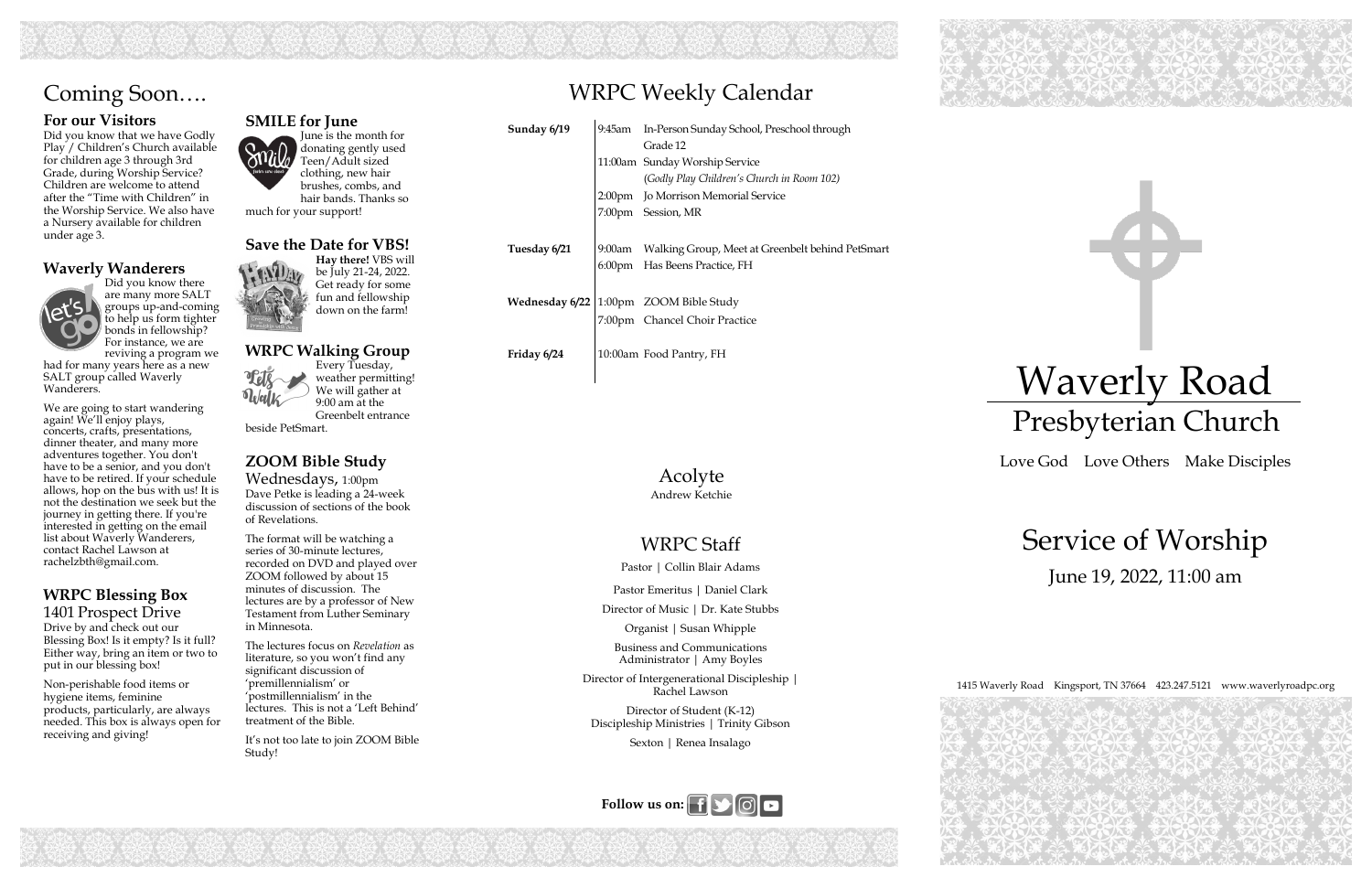### **\*AFFIRMATION OF FAITH**

*I believe in God the Father Almighty, Maker of heaven and earth, and in Jesus Christ his only Son our Lord; who was conceived by the Holy Ghost, born of the Virgin Mary, suffered under Pontius Pilate, was crucified, dead, and buried; He descended into hell; the third day He rose again from the dead; He ascended into heaven, and sitteth on the right hand of God the Father Almighty; from thence He shall come to judge the quick and the dead. I believe in the Holy Ghost; the holy catholic Church; the communion of saints; the forgiveness of sins, the resurrection of the body; and the life everlasting. AMEN*

#### **PASTORAL PRAYER and THE LORD'S PRAYER**

**MISSION MOMENT** Carlista Barttels

*Our Father who art in heaven, hallowed be thy name. Thy kingdom come, thy will be done, on earth as it is in heaven. Give us this day our daily bread; and forgive us our debts, as we forgive our debtors; and lead us not into temptation, but deliver us from evil. For thine is the kingdom and the power and the glory forever. AMEN* 

**PRELUDE** "How Majestic Is Your Name!" Edward Broughton

GATHERING PRAYER Stephen Bus

**OFFERTORY** "Father, We Praise You" Anthony Giamanco

#### **PRAYER OF DEDICATION**

*Triune God, through Jesus Christ and the power of the Holy Spirit, you bring hope to the despairing, healing to the sick, and release from bondage to all who are oppressed by sin and evil. Through baptism into Christ, you cover us with your love. We thank you that in that flood you wash away all that separates us from you and one another. We thank you that in this new life we are set free to proclaim good news to others. Direct our gifts to fulfill your purpose as we await the time when all creation is one in your love, by the grace of Jesus Christ and the community of the Holy Spirit. AMEN* 

**\*HYMN 824** "There Is a Place of Quiet Rest"

**\*BENEDICTION** 

#### **\*BENEDICTION RESPONSE**

**\*POSTLUDE** "Sing and Rejoice" Lani Smith

#### **SERMON** "Fury and Silence" Rev. Collin Adams

#### **TIME OF WELCOME and ANNOUNCEMENTS**

**INTROIT** 

#### **CALL TO WORSHIP**

When forces in the world threaten us, when our bodies or spirits turn against us,

*There is One who seeks us, One who meets us, One who heals us,*

Whose love washes over us and sets us free for joy. *This One is the Lord.*  Come, let us worship God.

**\*HYMN 410** "God is Calling through the Whisper"

### **CALL TO CONFESSION**

*Please note the following details concerning the bulletin format: When you see bold italics, we all read aloud together. An \* invites those who are able to stand.*

## Welcome to our Visitors

This church welcomes all who come within its walls or within its influence. Whatever the reason for you being here today, we hope that you find light, peace, direction and friendship.

If you would like more information about Waverly Road Presbyterian or if you are interested in becoming a member, you can fill out one of the yellow cards placed behind the pews, contact our minister at 423.247.5121, or visit our website at www.waverlyroadpc.org.

### **PRAYER OF CONFESSION**

*Holy One, God Most High, grant us faith to confess our sins and seek your mercy. There are barren places in our lives where we have wandered far from you. We have listened to voices who distracted us from your call. We have submitted to powers competing for our loyalty to you. We have not taken the hand you offer to lead us out of godforsakenness, and into your holy ways. God our savior, forgive us. Quench our thirst for you from the rock of our salvation, and let your love well up in us unto eternal life. Speak tenderly to us of your presence. Feed us with your word. Deliver us from evil. Let us enter into your kingdom; then send us out to serve you by the power of the Holy Spirit, in the name of your Son, Jesus Christ.* 

### *SILENT PRAYERS OF CONFESSION*

#### **ASSURANCE OF PARDON**

Friends, we are still standing in the grace of Christ. Because God's love has been poured into our hearts through the Holy Spirit, we are set free to love God and neighbor, and to work for the reconciliation of the world.

*We have peace with God through our Lord Jesus Christ. Thanks be to God!*

#### **TIME WITH CHILDREN** Rev. Collin Adams

*Children ages 3 years - 3rd grade may now be dismissed to attend Godly Play (Children's Church) in Room 102.* 

#### **ANTHEM** "Like a Mighty Wind" Karen Marrolli

*Like a mighty wind over rushing waters, like a soaring dove in glorious flight, come and fill the souls of your sons and daughters with your breath of love, your breath of light.* 

*You flood our hearts with a Holy Vision of a world where kindred souls rejoice, showing forth your love; our true religion; joining in one song and with one voice. You send us forth through your Holy Spirit to bring grace to earth as you require. Your call is love! O let us hear it! Let our souls be filled with Holy Fire! Like a mighty wind over rushing waters, like a soaring dove in glorious flight, O Spirit, move through your sons and daughters, bringing grace to earth, through acts of love, through acts of light!*

### **SCRIPTURES**

**SCRIPTURES** 1 Kings 19:1-15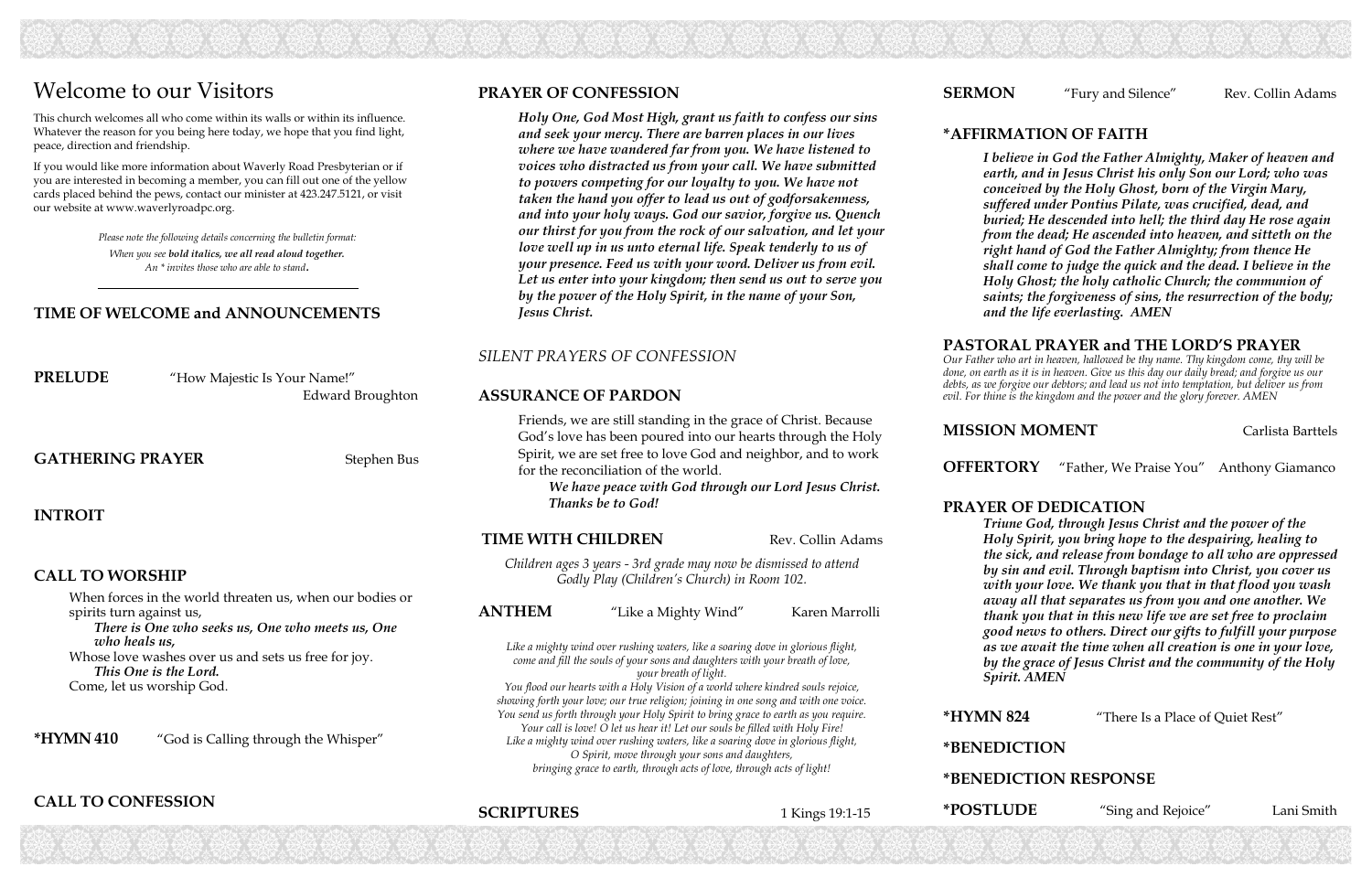

\_\_\_\_\_\_\_\_\_\_\_\_\_\_\_\_\_\_\_\_\_\_\_\_\_\_\_\_\_\_\_\_\_\_\_\_\_\_\_\_\_\_\_\_\_\_\_\_\_\_\_\_\_\_\_\_\_\_\_\_\_\_\_\_\_\_\_\_\_\_\_\_\_\_\_\_\_\_\_\_\_\_\_\_\_\_\_\_\_\_\_\_\_\_\_\_\_\_\_\_\_\_\_\_\_\_\_\_\_\_\_\_\_\_\_\_\_ This wide-ranging text reminds us of the many surprising and urgent ways God calls to us, both to draw us near and to send us forth. In the third line of music it is especially effective at harnessing the momentum of the phrases that are each a note higher than the one before.